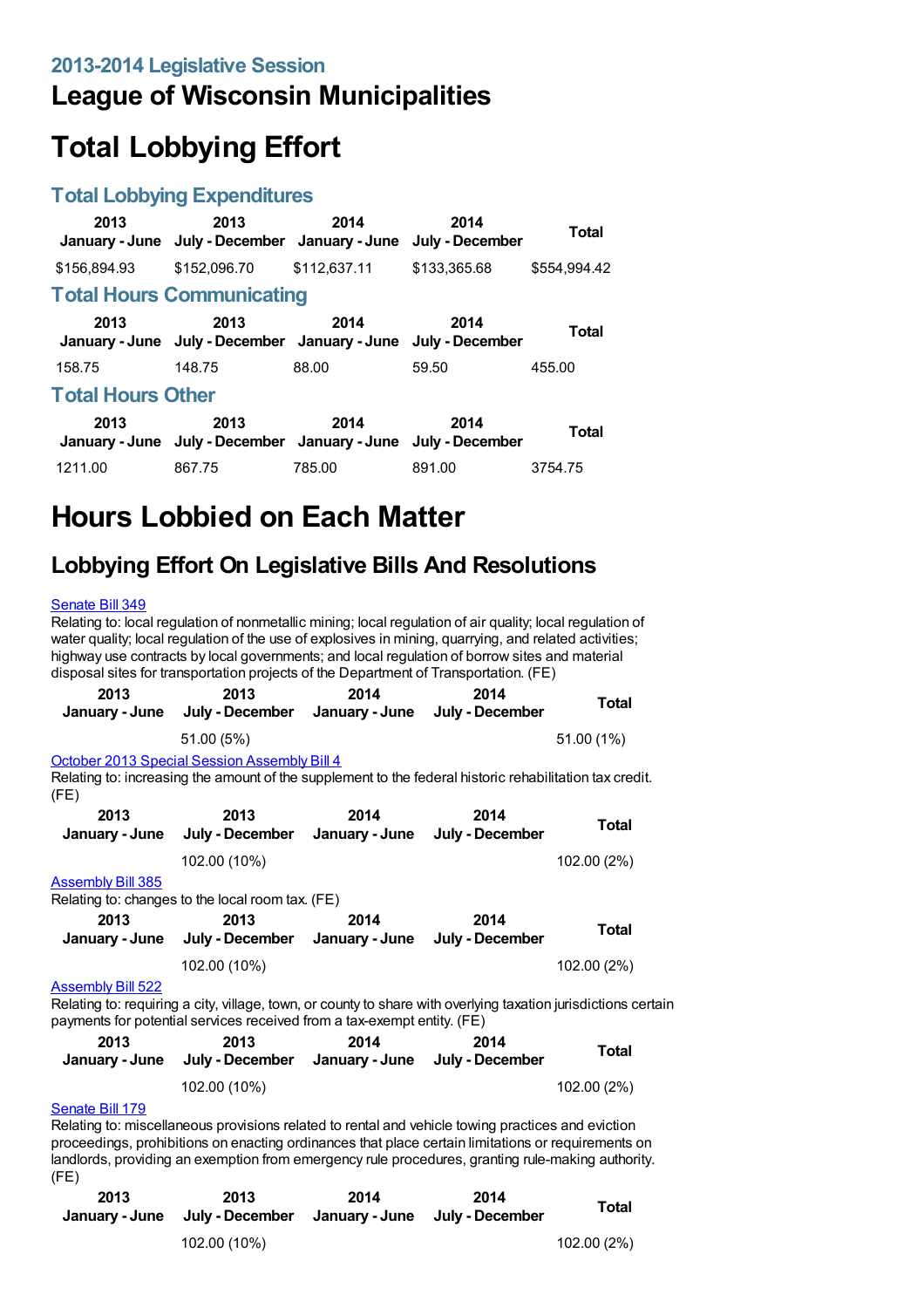| Relating to: authorizing a city or village to require the Department of Revenue to redetermine the value<br>of the tax incremental base of certain tax incremental districts. (FE) |                                                                                                                                                                                                                                                                                        |                |                 |              |  |  |
|------------------------------------------------------------------------------------------------------------------------------------------------------------------------------------|----------------------------------------------------------------------------------------------------------------------------------------------------------------------------------------------------------------------------------------------------------------------------------------|----------------|-----------------|--------------|--|--|
| 2013                                                                                                                                                                               | 2013                                                                                                                                                                                                                                                                                   | 2014           | 2014            |              |  |  |
| January - June                                                                                                                                                                     | July - December                                                                                                                                                                                                                                                                        | January - June | July - December | <b>Total</b> |  |  |
|                                                                                                                                                                                    | 102.00 (10%)                                                                                                                                                                                                                                                                           | 87.00 (10%)    |                 | 189.00 (4%)  |  |  |
| <b>Senate Bill 338</b>                                                                                                                                                             |                                                                                                                                                                                                                                                                                        |                |                 |              |  |  |
|                                                                                                                                                                                    | Relating to: expanding the authority of towns to create tax incremental financing districts. (FE)                                                                                                                                                                                      |                |                 |              |  |  |
| 2013                                                                                                                                                                               | 2013                                                                                                                                                                                                                                                                                   | 2014           | 2014            | <b>Total</b> |  |  |
| January - June                                                                                                                                                                     | July - December                                                                                                                                                                                                                                                                        | January - June | July - December |              |  |  |
|                                                                                                                                                                                    | 102.00 (10%)                                                                                                                                                                                                                                                                           |                |                 | 102.00 (2%)  |  |  |
| Senate Bill 414                                                                                                                                                                    |                                                                                                                                                                                                                                                                                        |                |                 |              |  |  |
|                                                                                                                                                                                    | Relating to: objecting to property tax assessments. (FE)                                                                                                                                                                                                                               |                |                 |              |  |  |
| 2013                                                                                                                                                                               | 2013                                                                                                                                                                                                                                                                                   | 2014           | 2014            | <b>Total</b> |  |  |
| January - June                                                                                                                                                                     | July - December                                                                                                                                                                                                                                                                        | January - June | July - December |              |  |  |
|                                                                                                                                                                                    |                                                                                                                                                                                                                                                                                        | 44.00 (5%)     |                 | 44.00 (1%)   |  |  |
|                                                                                                                                                                                    | <b>Assembly Bill 598</b><br>Relating to: changing the method for charging interest that may be charged on special assessments<br>and changing the interest rate paid on claims for certain unlawfully assessed property taxes and<br>creating an exception for local levy limits. (FE) |                |                 |              |  |  |
| 2013                                                                                                                                                                               | 2013                                                                                                                                                                                                                                                                                   | 2014           | 2014            | <b>Total</b> |  |  |
| January - June                                                                                                                                                                     | July - December                                                                                                                                                                                                                                                                        | January - June | July - December |              |  |  |
|                                                                                                                                                                                    |                                                                                                                                                                                                                                                                                        | 87.00 (10%)    |                 | 87.00 (2%)   |  |  |
| <b>Assembly Bill 835</b>                                                                                                                                                           |                                                                                                                                                                                                                                                                                        |                |                 |              |  |  |
|                                                                                                                                                                                    | Relating to: limiting the security a town or municipality may require as a condition of plat approval.                                                                                                                                                                                 |                |                 |              |  |  |
| 2013                                                                                                                                                                               | 2013                                                                                                                                                                                                                                                                                   | 2014           | 2014            | <b>Total</b> |  |  |
| January - June                                                                                                                                                                     | July - December                                                                                                                                                                                                                                                                        | January - June | July - December |              |  |  |
|                                                                                                                                                                                    |                                                                                                                                                                                                                                                                                        | 87.00 (10%)    |                 | 87.00 (2%)   |  |  |
| Senate Bill 517                                                                                                                                                                    |                                                                                                                                                                                                                                                                                        |                |                 |              |  |  |
| Relating to: collection of certain utility arrearages by a municipal utility and the provision of municipal<br>utility service to tenants. (FE)                                    |                                                                                                                                                                                                                                                                                        |                |                 |              |  |  |
| 2013                                                                                                                                                                               | 2013                                                                                                                                                                                                                                                                                   | 2014           | 2014            | <b>Total</b> |  |  |
| January - June                                                                                                                                                                     | July - December                                                                                                                                                                                                                                                                        | January - June | July - December |              |  |  |
|                                                                                                                                                                                    |                                                                                                                                                                                                                                                                                        | 131.00 (15%)   |                 | 131.00 (3%)  |  |  |

### **Lobbying Effort On Budget Bill Subjects**

[Senate](https://lobbying.wi.gov/What/BillInformation/2013REG/Information/10272?tab=Efforts) Bill 252

|                                       | <b>General Fund Taxes/Tax Administration</b>                          |      |                         |             |  |
|---------------------------------------|-----------------------------------------------------------------------|------|-------------------------|-------------|--|
| 2013                                  | 2013<br>January - June July - December January - June July - December | 2014 | 2014                    | Total       |  |
| 137.00 (10%)                          |                                                                       |      |                         | 137.00 (3%) |  |
|                                       | <b>Shared Revenue and Tax Relief: Direct Aid Payments</b>             |      |                         |             |  |
| 2013                                  | 2013<br>January - June July - December January - June July - December | 2014 | 2014                    | Total       |  |
| 274.00 (20%)                          |                                                                       |      |                         | 274.00 (7%) |  |
|                                       | <b>Shared Revenue and Tax Relief: Property Taxation</b>               |      |                         |             |  |
| 2013                                  | 2013<br>January - June July - December January - June                 | 2014 | 2014<br>July - December | Total       |  |
| 342.00 (25%)                          |                                                                       |      |                         | 342.00 (8%) |  |
| <b>Transportation: Departmentwide</b> |                                                                       |      |                         |             |  |
| 2013                                  | 2013<br>January - June July - December January - June July - December | 2014 | 2014                    | Total       |  |
| 342.00 (25%)                          |                                                                       |      |                         | 342.00 (8%) |  |

### **Lobbying Effort On Topics Not Yet Assigned A Bill Or Rule Number**